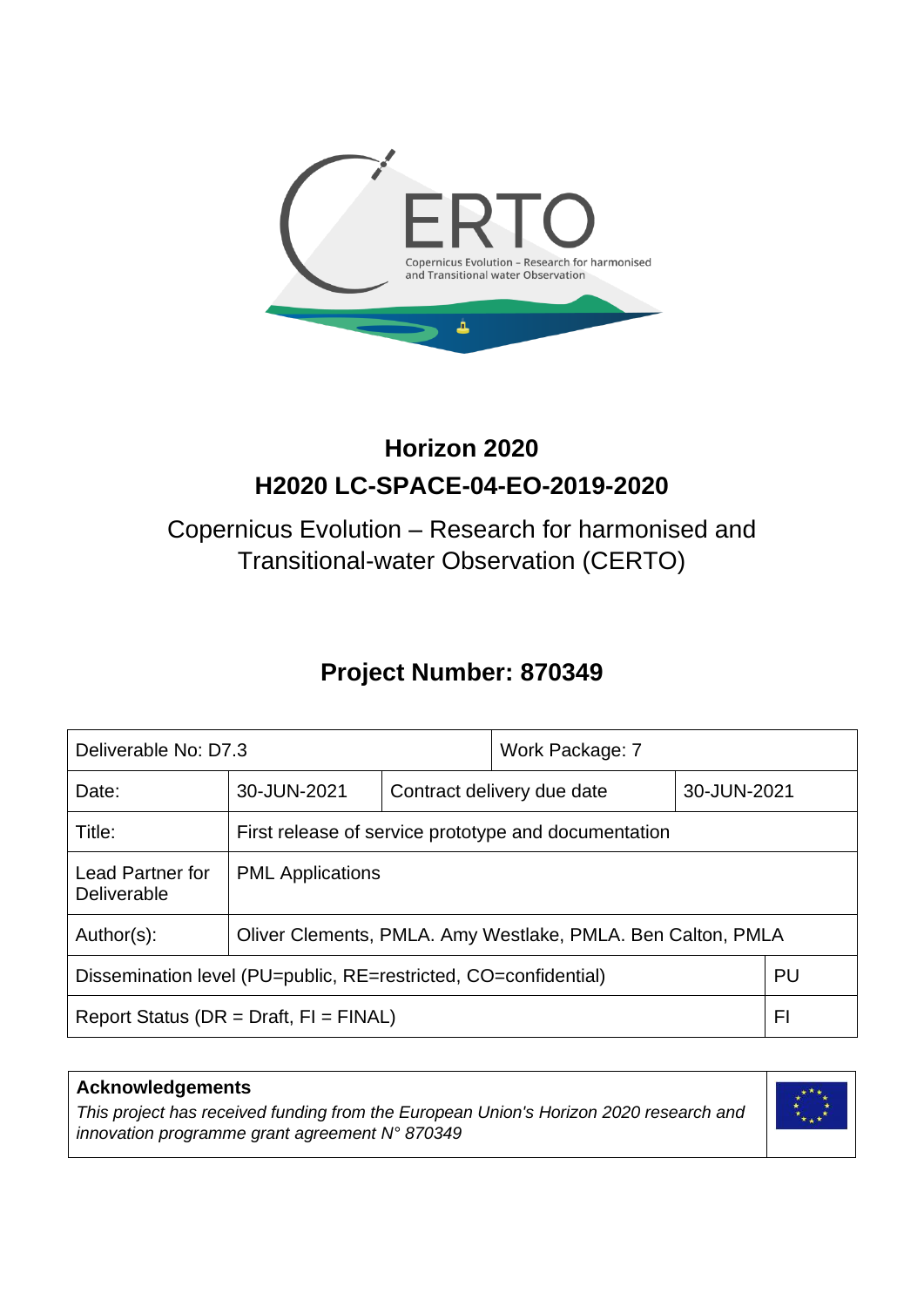## **Table of Contents**

| $2^{\circ}$    |     |  |
|----------------|-----|--|
| 3 <sup>1</sup> |     |  |
| $\overline{4}$ |     |  |
| 5              |     |  |
|                | 5.1 |  |
|                | 5.2 |  |
|                | 5.3 |  |
|                | 5.4 |  |
|                | 5.5 |  |
| 6              |     |  |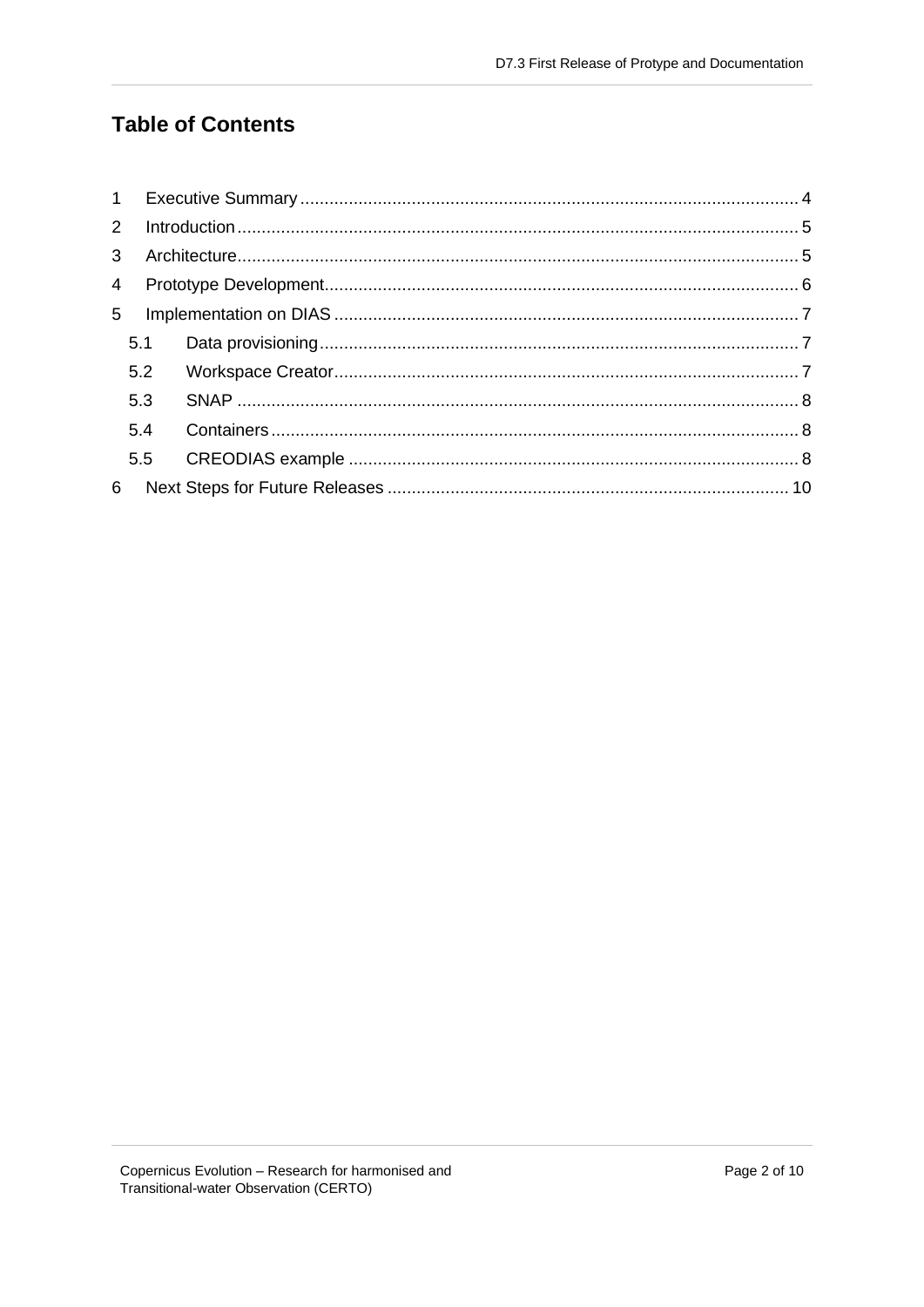# **Reference Documents**

| [RD1] | CERTO Deliverable: D2.2 Technical requirements of the CERTO<br>prototype        |
|-------|---------------------------------------------------------------------------------|
| [RD2] | CERTO Deliverable: D7.1 Initial Report on DIAS & Cloud Provider<br>Capabilities |
| [RD3] | CERTO Deliverable: D7.2 Solution Architecture Design Document                   |

### **Glossary**

| API              | <b>Application Programming Interface</b>                |  |
|------------------|---------------------------------------------------------|--|
| C <sub>3</sub> S | Copernicus Climate Change Service                       |  |
| <b>CMEMS</b>     | <b>Copernicus Marine Environment Monitoring Service</b> |  |
| <b>CLMS</b>      | <b>Copernicus Land Monitoring Service</b>               |  |
| <b>CLI</b>       | <b>Command Line Interface</b>                           |  |
| <b>DIAS</b>      | Data and Information Access Services                    |  |
| EO               | Earth observation                                       |  |
| <b>FTP</b>       | <b>File Transfer Protocol</b>                           |  |
| <b>GUI</b>       | <b>Graphical User Interface</b>                         |  |
| <b>HPC</b>       | <b>High Performance Computing</b>                       |  |
| <b>OGC</b>       | <b>Open Geospatial Consortium</b>                       |  |
| OpenDAP          | Open-source Project for a Network Data Access Protocol  |  |
| SaaS             | Software as a Service                                   |  |
| <b>SNAP</b>      | The Sentinel Application Platform                       |  |
| VM               | <b>Virtual Machine</b>                                  |  |
| <b>WCS</b>       | <b>Web Coverage Service</b>                             |  |
| <b>WMS</b>       | <b>Web Map Service</b>                                  |  |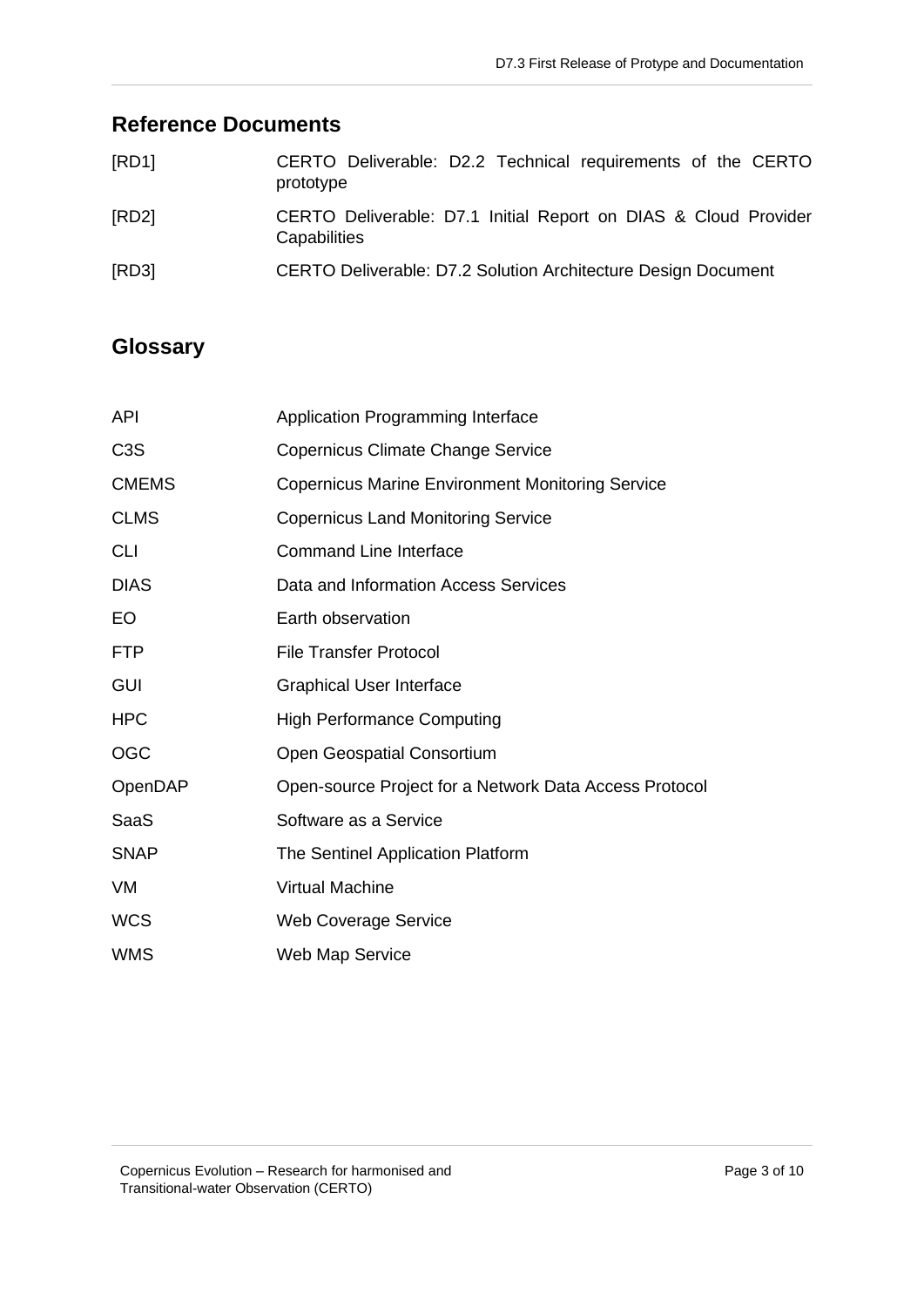## <span id="page-3-0"></span>**1 Executive Summary**

Water quality is a key worldwide issue relevant to human food consumption and production, industry, nature, and recreation. The European Copernicus programme includes satellite sensors designed to observe water quality and services to provide data and information to end-users in industry, policy, monitoring agencies, and science. However, water-quality data production is split across three services, Copernicus Marine, Copernicus Climate Change, and Copernicus Land, with different methods and approaches used and some areas, notably transitional waters, are not supported by any service.

The CERTO project aims to address this lack of harmonisation by undertaking research and development necessary to produce harmonised water-quality data from each service and extend Copernicus to the large number of stakeholders operating in transitional waters. The main output of the project will be a prototype system that can be "plugged into" the existing Copernicus services, developing Data and Information Access Services (DIAS), or popular open-source software used widely by the community (e.g. SNAP).

This document outlines the first deployment of the CERTO architecture, defined in [RD3], on a DIAS platform. We also include the documentation on the setup of the system.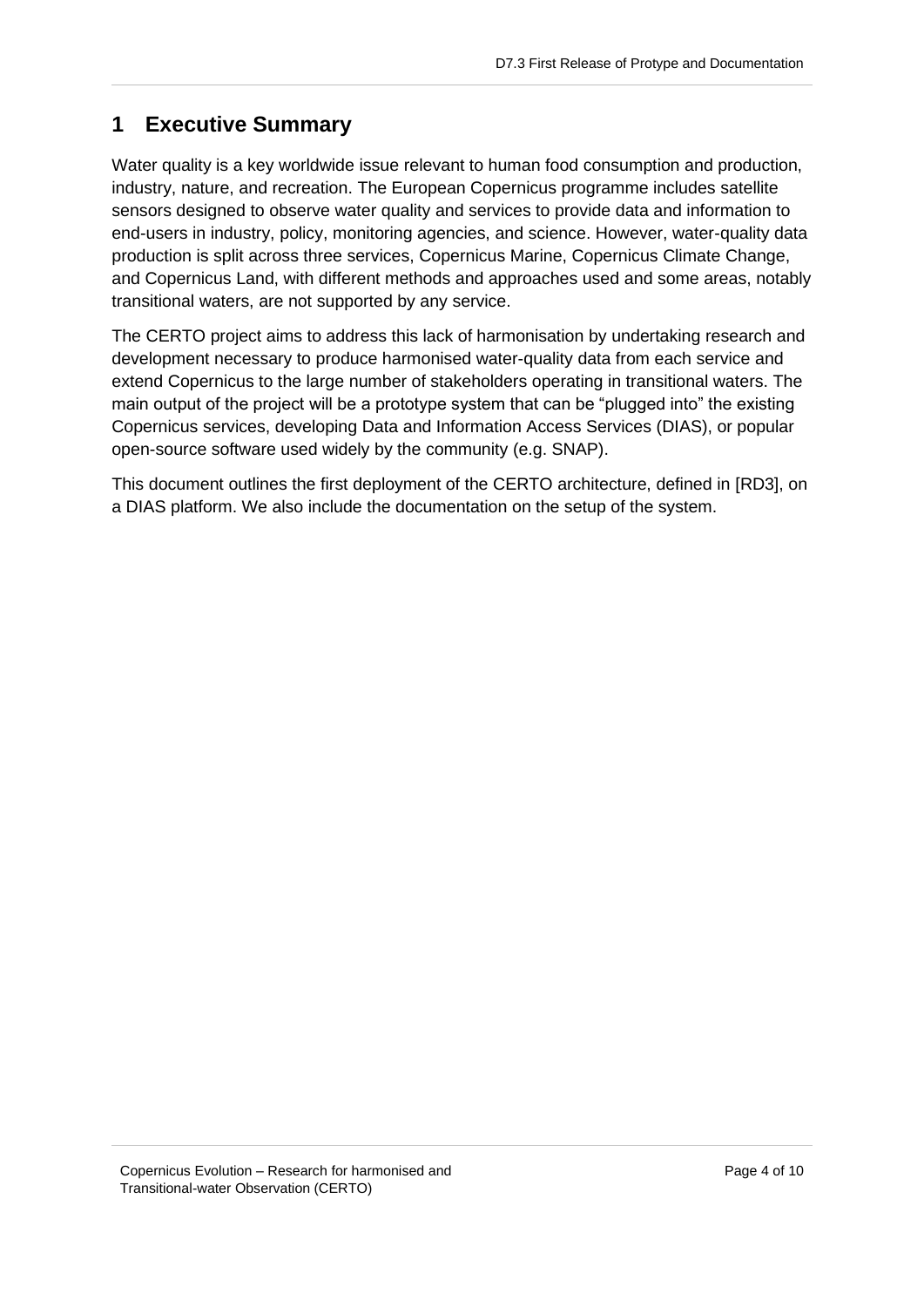## <span id="page-4-0"></span>**2 Introduction**

This document outlines the first deployment of the CERTO processing architecture designed and documented in D7.2 [RD3]. The main purpose of this first deployment is to test that the architecture can be deployed to existing public and commercial cloud environments. The first deployment has used the CREODIAS Copernicus DIAS platform. CREODIAS provides access to a range of fully customisable virtual machines, meaning it is possible to provision complete servers which can be used in much the same way as a physical server.

This document also acts as guidance for the deployment of the system by detailing the steps necessary to deploy and configue the system. This document will continue to evolve over the lifetime of the CERTO prototype development, taking feedback from project partners and relevant technical committee members.

The CERTO developed processing granules are not currently available due to a delay created by the Covid-19 regulations limiting in-situ data collection. Due to the approach of utilising containers to encapsulate code and software dependencies, it will be relatively simple to include and execute new processing algorithms and techniques as and when they are ready.

# <span id="page-4-1"></span>**3 Architecture**

The system design displayed in **Error! Reference source not found.** outlines the software and tools used for the processing environment. It is arranged in three layers; layer 1 interacts with the compute providers infrastructure, layer 2 provides the compute environment and management tools, and layer 3 provides the tools to process data and deliver CERTO products.

The system architecture is desiged to be agnostic of the computing infrastructure on which it will operate, allowing the user to deploy it to any infrastructure which meets the requirements. However, each infrastructure provider has implemented different methods for provisioning compute and network resources within their infrastrure; for this reason, layer 1 of the diagram is specific to the cloud hosting provider and the API they provide. These will be different between the DIAS providers, however, once the API call has been made to provision the compute resources, the rest of the setup is fully automated and provider agnostic.

Layer 2 provides the computing environment and the management tools required to request and schedule processing tasks. The perpetual controller machine is always active to receive data processing requests at any time, it then relies on Cylc (a workflow management tool) to manage the data processing tasks and Slurm (a workload scheduler) to manage where these tasks are run and if they require an extra virtual machine. Cylc and Slurm work together to handle the entire process from the initial data request through to alerting the user when the final products are available.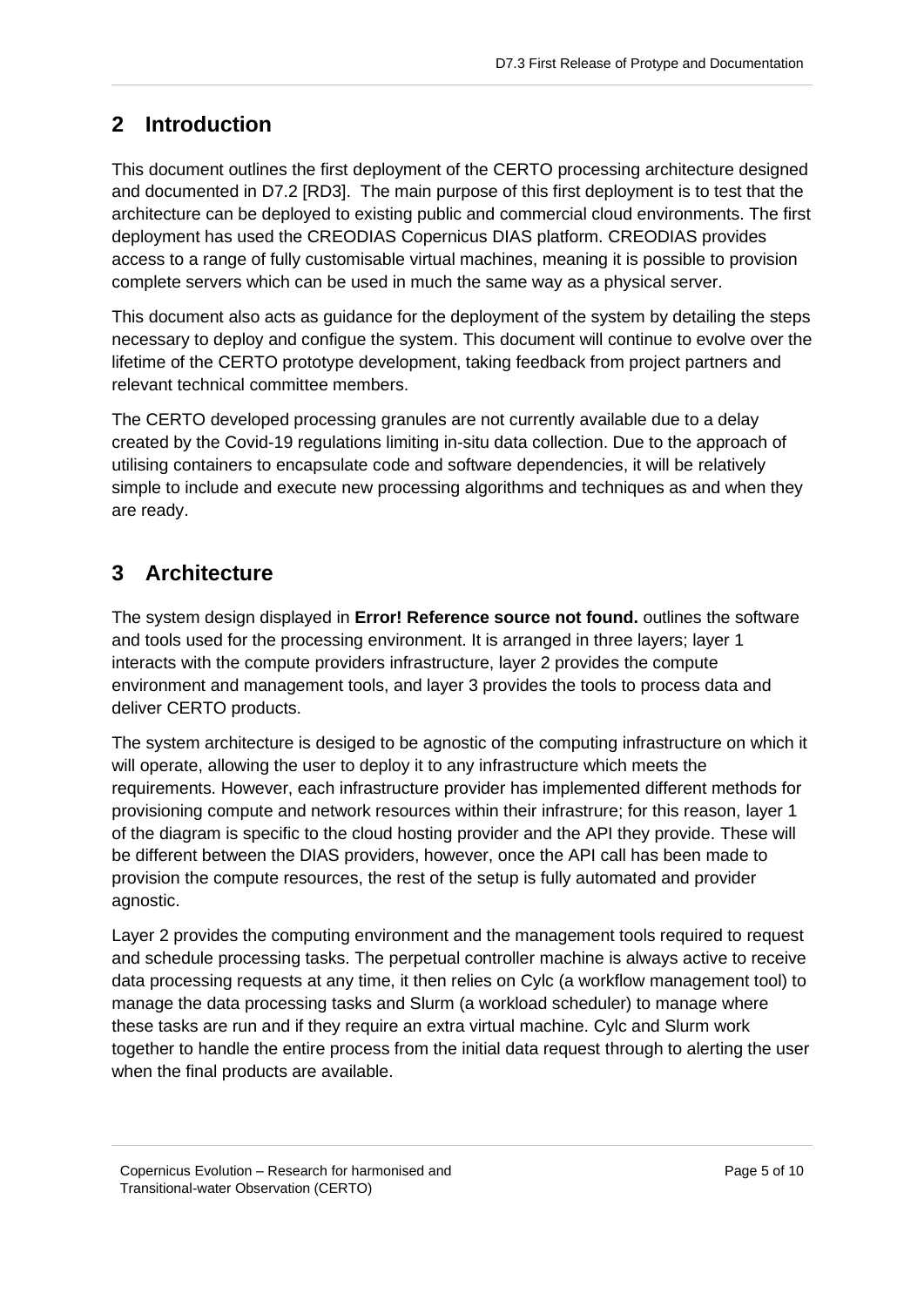The applications defined in layer 3 of the diagram are a combination of existing open-source tools and CERTO specific tools and algorithms. It is these tools which allow the operator to define which products are generated.



Figure 1 System architecture overview

#### <span id="page-5-0"></span>**4 Prototype Development**

[Table 1](#page-5-1) demonstrates the development status of each of the key elements of the overall solution; a detailed explanation of the elements and the role within the prototype is available in the solution architecture design document [RD3].

<span id="page-5-1"></span>

| Table 1 - Prototype elements and their development status |  |  |  |
|-----------------------------------------------------------|--|--|--|
|                                                           |  |  |  |

| <b>Element</b>                   | Development Status   Comment |                                                                               |
|----------------------------------|------------------------------|-------------------------------------------------------------------------------|
| Cloud hosting API<br>interaction | In progress                  | <b>CREODIAS API interactions are complete; other</b><br>providers still to do |

Copernicus Evolution – Research for harmonised and Transitional-water Observation (CERTO)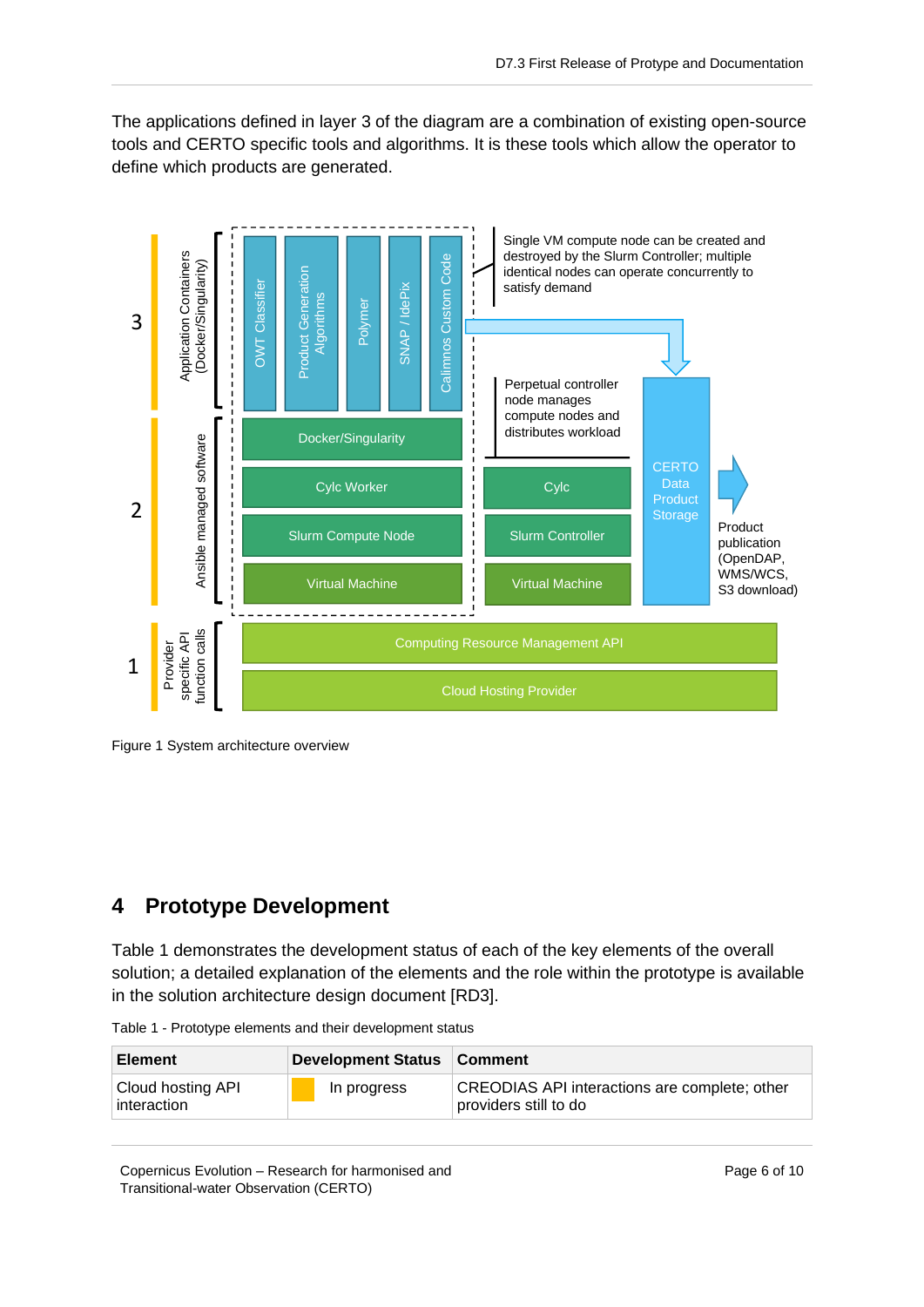| <b>Element</b>        | <b>Development Status</b> | Comment                                                                                                                                                                               |
|-----------------------|---------------------------|---------------------------------------------------------------------------------------------------------------------------------------------------------------------------------------|
| Ansible               | Complete                  | Ansible playbooks to install all dependent software<br>in compute infrastructure complete and tested                                                                                  |
| Docker                | Complete                  | Installed via Ansible playbook                                                                                                                                                        |
| Cylc                  | Complete                  | Installed via Ansible playbook; configured and light<br>testing complete                                                                                                              |
| Rose Suite            | Complete                  | Installed via Ansible playbook; example<br>configurations can be run                                                                                                                  |
| Slurm                 | Complete                  | Installed via Ansible playbook; configuration and<br>testing complete                                                                                                                 |
| Catalogue search      | In progress               | Catalogue search via CREODIAS API complete;<br>other providers' catalogue search still to do                                                                                          |
| <b>SNAP</b>           | Complete                  | A containerised version of SNAP is available and<br>tested                                                                                                                            |
| Polymer               | In progress               | A containerised version of SNAP is available but<br>still requires further development and testing                                                                                    |
| CERTO algorithms      | Not implemented           | Not available at the time of release                                                                                                                                                  |
| Output product access | In progress               | Resulting output products are available to users in<br>the original workspace; further developments are<br>required to make products available via OGC<br>services or direct download |

# <span id="page-6-0"></span>**5 Implementation on DIAS**

#### <span id="page-6-1"></span>**5.1 Data provisioning**

The DIAS providers offer two ways of accessing input satellite data from their API; using a GUI explorer in the browser or through a command line interface. For this initial release, the CERTO prototype will query the API through command line using customisable variables set by the user.

When data is returned through the API, each product returns a URL for downloading the data in a compressed zip format. The software will download each zip file to a newly created workspace and then unzip the files to prepare them for running through the Graph Processing Tool (gpt) tool for processing, saving all the finished processed files on the same workspace.

### <span id="page-6-2"></span>**5.2 Workspace Creator**

A workspace is an allocation of storage where all input data (satellite data, ancillary data, configurations) and intermediate products generated by tasks in the processing chain are stored, and is a space where log files record activity. The workspace creator defines this storage ensuring that all required inputs are present as a prerequisite to processing starting.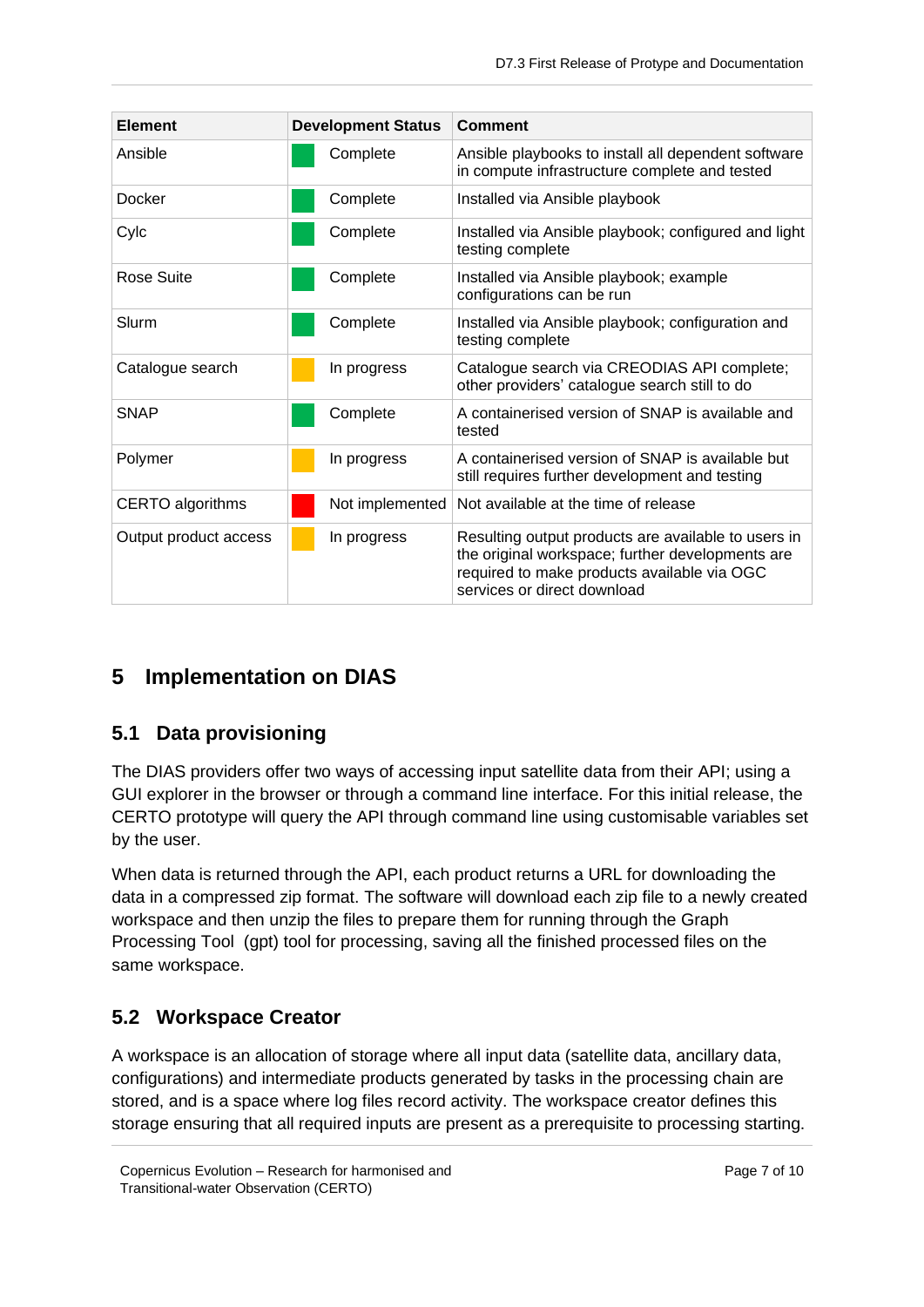These workspaces are created and destroyed as and when needed by Slurm, the workload manager.

### <span id="page-7-0"></span>**5.3 SNAP**

SNAP is a Java based application developed by Brockmann Consult which allows users to interact with and manipulate satellite data. The CERTO prototype will be making use of SNAP data processing features through its Graph Processing Tool (gpt), a command line tool for automating and performing SNAP data manipulations on multiple data files. SNAP and gpt will be run within their own container keeping the data processing seperate from the rest of the application.

### <span id="page-7-1"></span>**5.4 Containers**

The use of containers within the prototype ensures that code and software libraries are kept separate from the compute environment they are installed on; this enables the container to be replicated as many times as necessary, makes troubleshooting easier, and means that when the CERTO specific developments (improved algorithms, atmospheric correction, etc.) are ready they can be inserted as an add-on to the existing software.

### <span id="page-7-2"></span>**5.5 CREODIAS example**

With the use of containers, the prototype is expected to be able to run on any of the main DIAS services; for development and testing, we have chosen to use CREODIAS.

Referencing the diagram in section 3 (Fig 1), we have been focussing on the development of the perptual controller that will accept user arguments and return the data to be downloaded.

Within this controller we have the main docker file which is based on ubuntu:latest and runs primarily Python3. The default command for this container is to run the app.py file, returning a html page with a form which requests details about the data the user wants to request. On submission of the form, the variables chosen by the user are placed into the api call to CREODIAS which returns urls to download data.

The current processing flow for the docker container is below.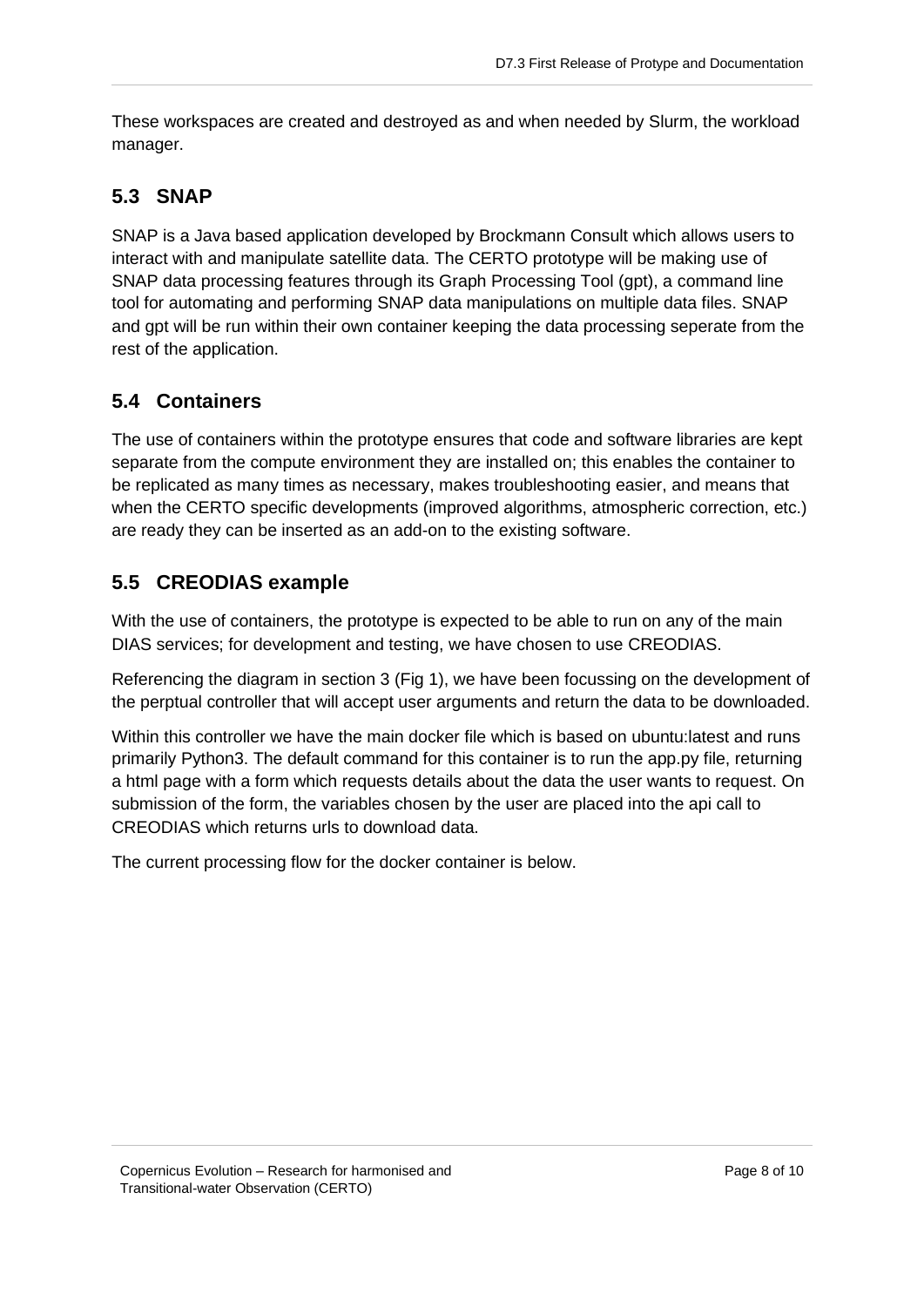

Figure 2 Flow diagram showing the route to execution

It is expected that the front end Python/flask app may not be provided in the final product, however, for testing and development purposes it is currently being included. Most, if not all, of the processing is expected to be carried out programmatically without the need for a frontend interface.

#### **5.4 Installation Guidance**

Any of the DIAS services that provide virtual computing environments can run the prototype, all that is initially required is a user account of the chosen DIAS.

To get the prototype running, two virtual machines need to be created on the DIAS; a Slurm worker and a Slurm controller. Both virtual machines need to running Ubuntu 20.04 and have a minimum of 1GB ram. The Slurm controller will be the main machine where processes are run from, so users will need to ssh into their controller machine and generate a keypair to use with the worker machines.